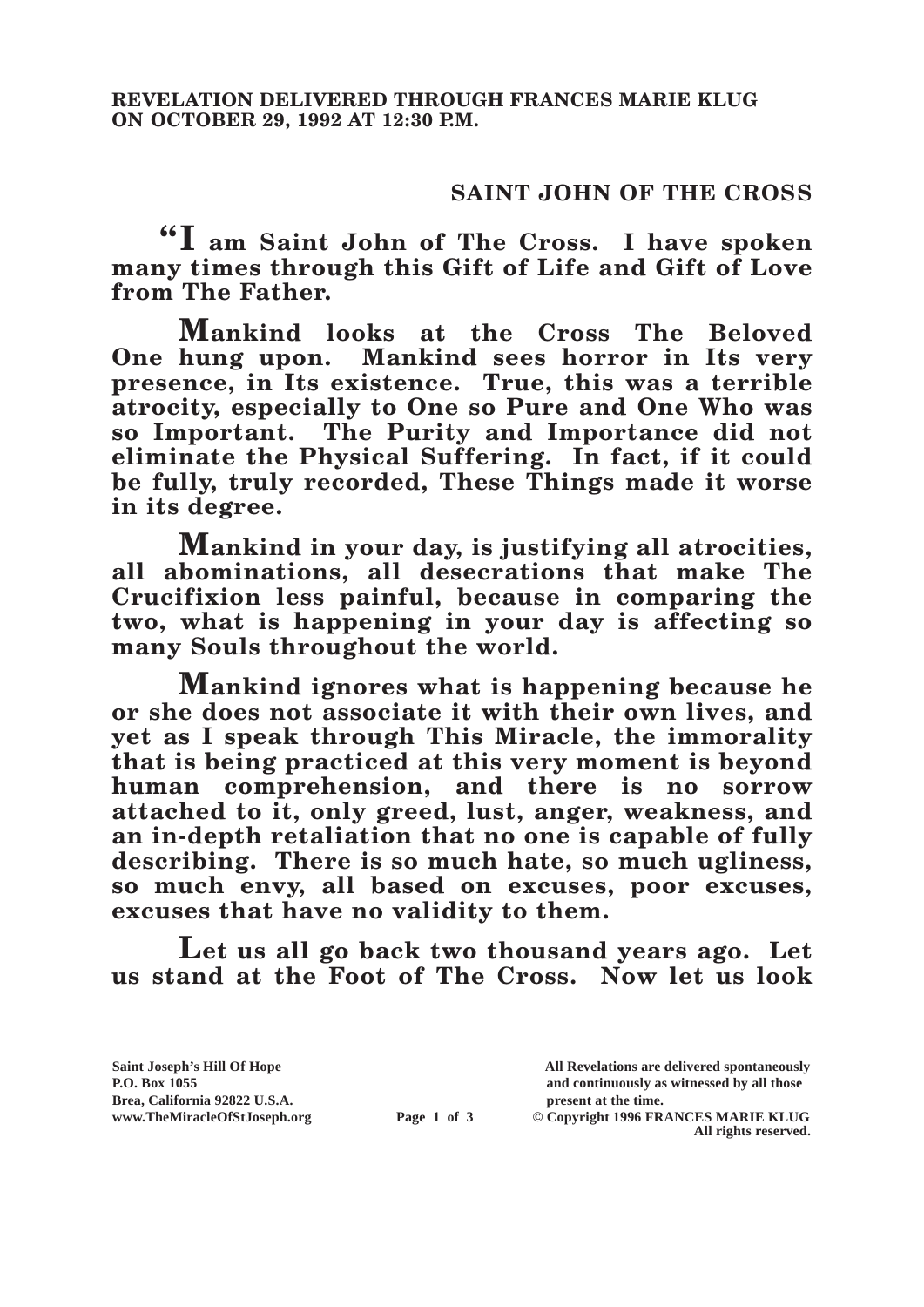**at the soldiers pounding the nails. Now ask yourself, could you be one of them? Now step back three feet and watch the Body sagging, feel what He must have felt, the inside of His Body collapsing, dropping so low, getting torn by the nails, and suffocating from this position. Would you cry out? Could you cry out?**

**The immorality in the world today is without a doubt, great suffering. Perhaps no one sees it, but We Here see it, and We Here are crying out through This Miracle for mankind to stop and begin to realize what is happening, what you are partaking in, what you are accepting, what you are allowing in many areas of life. As I speak I want to shout, 'Stop it!' I want to tell each individual man, woman and child, to see the Importance of human life, why it was created, and the Purpose for which it was created. Man thinks only of each moment: 'Is it satisfying? Is it what I want?' Mankind must look deeper into what life is all about. Life is not just a daily role, but life has a Goal that supersedes all other things.**

**If man would say: 'Why am I reaching for greater things? Why do I desire greater things? What motivates me to have greater things?' I, Saint John of The Cross, want you to think about that innate feeling that there is more to life, and even wanting the most and the best is all right when it is for good, when it is pure, when it is honest, but the Soul in each individual is What creates that innate feeling for a Higher Place, a Better Place, more understanding, and believe it or not, It is a Goal Setter.**

**Faith in God passes through the Soul. When there is great evil in a human being, the Soul is** 

| Saint Joseph's Hill Of Hope   |             | All Revelations are delivered spontaneously |
|-------------------------------|-------------|---------------------------------------------|
| P.O. Box 1055                 |             | and continuously as witnessed by all those  |
| Brea, California 92822 U.S.A. |             | present at the time.                        |
| www.TheMiracleOfStJoseph.org  | Page 2 of 3 | © Copyright 1996 FRANCES MARIE KLUG         |
|                               |             | All rights reserved.                        |